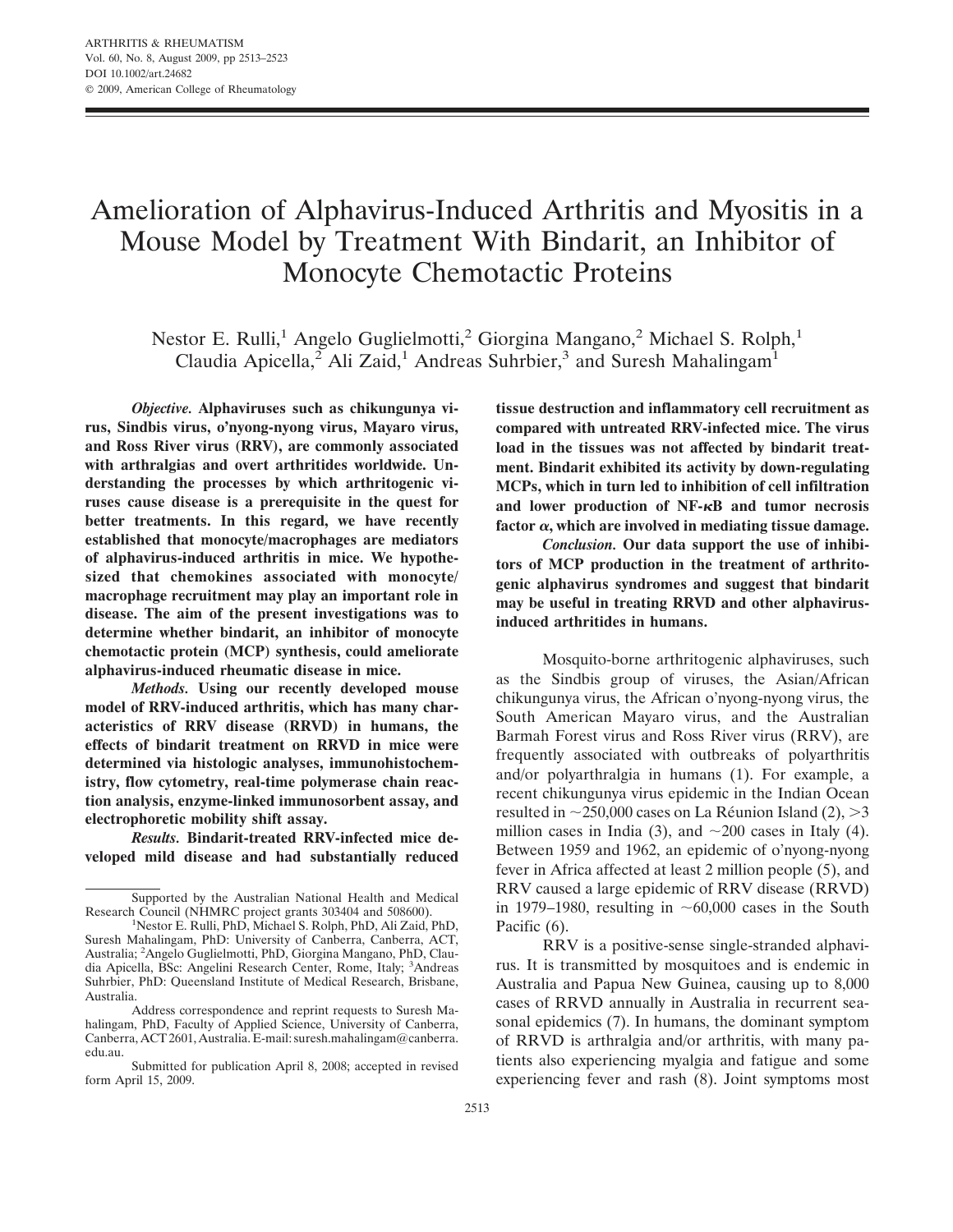commonly involve the fingers, knees, and ankles, but many joints can be affected. The disease is often severe and debilitating at onset, and it progressively resolves over 3–6 months in the majority of patients (9,10). Using validated quality-of-life questionnaires, the severity of RRVD at onset was shown to be comparable with that seen in patients with osteoarthritis awaiting hip or knee replacements or in patients with chronic rheumatoid arthritis (RA) or Lyme arthritis (9).

The pathologic and/or immunopathologic mechanisms responsible for viral arthropathies are poorly understood, largely because of the absence of small animal models of disease. Recently, we established a mouse model of RRVD that recapitulates many aspects of RRVD in humans and thus provides one of the first mouse models for the study of viral arthritis (11,12). RRV infection in mice results in inflammation of the joints and skeletal muscles and a disease that is characterized by progressive symmetric hind limb dysfunction, ranging from loss of hind limb gripping ability to very severe hind limb dragging (13).

Macrophages appear to play a central role in mediating the disease in this model (12,13), an observation that is consistent with the presence of numerous monocytes and activated macrophages in the synovial infiltrates of RRVD patients (14). Macrophages and their products are also central players in the pathogenesis of RA (15), with a range of cytokines (16) and chemokines (17) being used, or considered for use, as targets for therapeutic interventions.

The spectrum of the mediators of inflammation that are involved in viral arthritides has been less well studied. Interferon- $\gamma$  (IFN $\gamma$ ), tumor necrosis factor  $\alpha$  $(TNF\alpha)$ , and monocyte chemotactic protein 1 (MCP-1; CCL2) have been detected in synovial effusions from RRVD patients, and macrophage-dependent secretion of IFN $\gamma$ , TNF $\alpha$ , interleukin-1 $\beta$  (IL-1 $\beta$ ), and MCP-1 is implicated in the immunopathogenesis of RRVD in the mouse model (12). Furthermore, RRV-infected macrophages and synovial fibroblasts secrete MCP-1 and IL-8 (18).

RRVD and other viral arthritides are usually treated with nonsteroidal antiinflammatory drugs (NSAIDs), which provide only partial relief, and better treatments are clearly needed. We describe herein the effect of bindarit in the mouse model of RRV-induced arthritis and myositis. Bindarit is an indazole derivative representing a novel class of inhibitors capable of reducing chemokine synthesis. The drug exerts potent antiinflammatory activity but does not cause systemic immunosuppression and does not affect arachidonic acid

metabolism. Treatment with bindarit ameliorates joint damage in rat adjuvant-induced arthritis (19), limits glomerular injury and prolongs survival of NZB/W lupus mice (20,21), and protects mice against acute pancreatitis (22). Several studies have demonstrated that bindarit is an inhibitor of MCP-1 production in vitro and in vivo and have suggested that its beneficial effects on animal models of inflammation are related to this anti–MCP-1 activity (21–24). More recently, bindarit has also been shown to selectively inhibit the production of MCP-2 and MCP-3 in human monocytes in vitro (25).

Clinical trials have confirmed the positive safety profile of bindarit, and it is orally available, which is an enormous advantage for the treatment of chronic inflammatory conditions (26). In preliminary clinical studies, oral treatment with bindarit was shown to have analgesic activity, to significantly affect pannus density in RA patients, as demonstrated by nuclear magnetic resonance imaging, as well as to mediate a significant reduction in urinary albumin excretion and urinary MCP-1 levels in lupus nephritis patients (26).

In the present study, we found that bindarit treatment ameliorated RRVD symptoms in mice, reduced muscle and joint inflammation, and limited muscle damage. The drug down-regulated the expression of MCPs in vivo and inhibited macrophage recruitment into the joints and muscle tissues. These studies not only provide insights into the immunopathologic mechanisms responsible for RRVD but also suggest that inhibitors of the production of MCPs, such as bindarit, have potential benefit in the treatment of alphaviral arthritides and perhaps other viral arthropathies as well.

## **MATERIALS AND METHODS**

**Virus.** Stocks of the T48 strain of RRV were produced by transcription of the pRR64 plasmid, which encodes the T48 complementary DNA (cDNA) clone (27). The transcripts were electroporated into Vero cells, and the supernatant was collected and concentrated by centrifugation (model CP90WX; Hitachi, Tokyo, Japan) as described elsewhere (11).

**Mice.** C57BL/6 (B6) mice were obtained from the Animal Resources Centre (Canning Vale, Western Australia, Australia). The 21-day-old mice were inoculated subcutaneously in the pectoral area with 10<sup>3</sup> plaque-forming units (PFU) of RRV diluted in phosphate buffered saline (PBS;  $20-\mu$ l volume). Mock-inoculated mice were injected with diluent alone. Mice were weighed and scored for disease symptoms every 24 hours. Signs of disease were determined by assessing grip strength and gait. Disease signs were scored as follows:  $0 =$  no disease,  $1 =$  ruffled fur,  $2 =$  very mild hind limb weakness,  $3 =$  mild hind limb weakness,  $4 =$  moderate hind limb weakness,  $5$  = severe hind limb weakness/dragging, 6 = complete loss of hind limb function,  $7 =$  moribund, and  $8 =$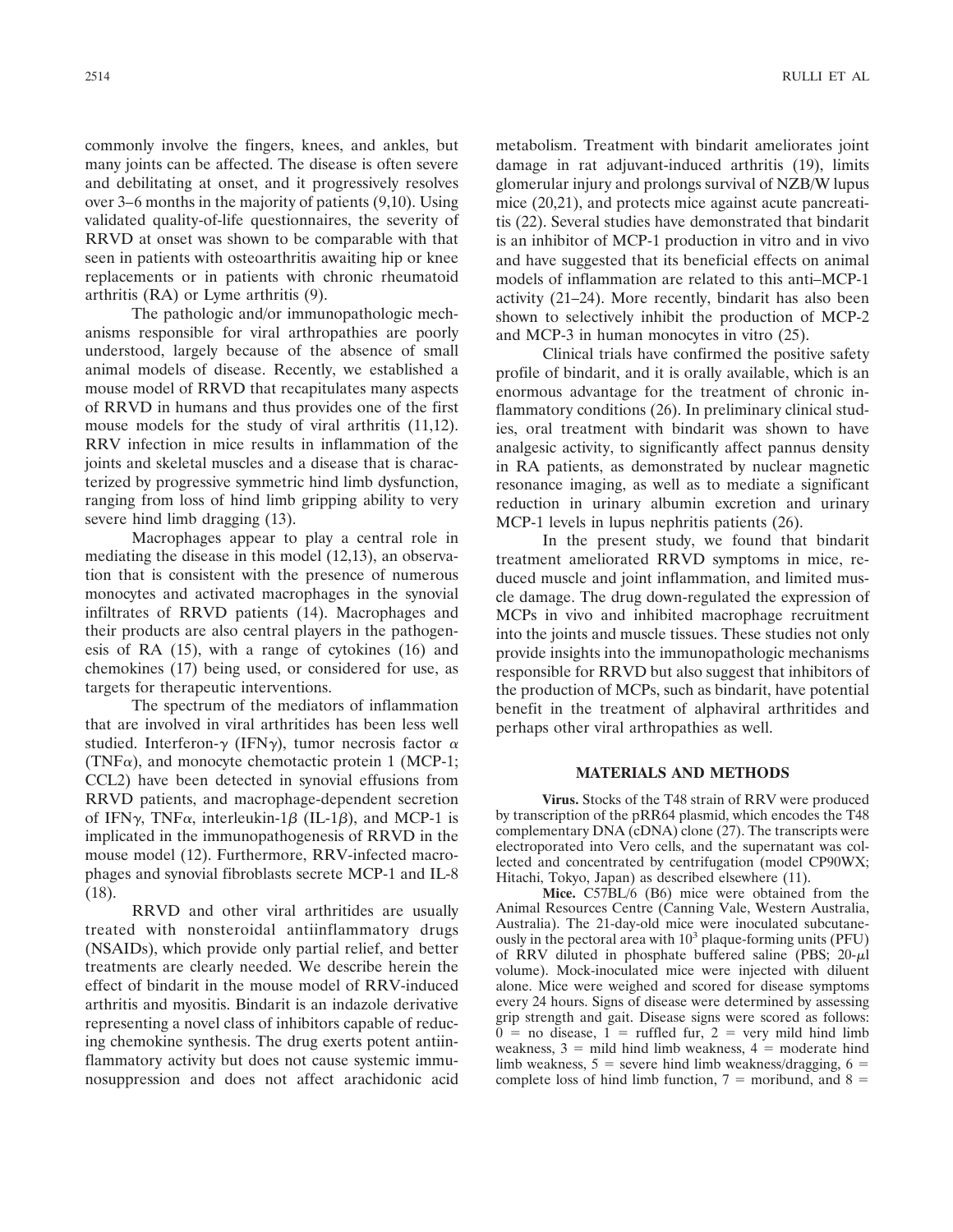dead. The experiments were approved by the Animal Ethics Committee of the University of Canberra.

**Bindarit treatment of mice.** Bindarit (2-methyl-2-[[1- (phenylmethyl)-1*H*-indazol-3-yl]methoxy] propanoic acid) was provided by Angelini Research Center/ACRAF (Rome, Italy).

*RRV infection studies.* Mice inoculated with RRV were injected intraperitoneally (IP) with bindarit (100 mg/kg of body weight in a 100- $\mu$ l volume) or vehicle (0.5% methylcellulose; Sigma, Castle Hill, New South Wales, Australia) twice a day starting from the day of infection. Mice were weighed and monitored for disease symptoms daily. Disease signs were scored as described above. In a separate experiment, mice were treated with bindarit or vehicle twice a day starting from day 6 after infection. Mice were monitored for disease symptoms as described above.

*Lipopolysaccharide (LPS) treatment studies.* Mice were injected IP with bindarit or vehicle and, 30 minutes later, were injected IP with LPS  $(100 \mu g/mouse; Difco, Detroit, MI)$ . One day after treatment, mice were killed, and blood was collected for serum cytokine analyses.

**MCP-1 depletion studies.** Neutralization of MCP-1 was performed by IP injection of 200  $\mu$ g of IgG-purified rabbit anti–MCP-1 or control IgG on days 1, 3, 6, and 8 after infection. Mice were monitored for disease symptoms as described above.

**Bindarit treatment of MonoMac cells.** MonoMac6, a human macrophage-like cell line, was kindly provided by Prof. A. Mantovani (Istituto Clinico Humanitas, Istituto di Recovero e Cura a Carattere Scientifico, Milan, Italy). Cells were maintained in RPMI 1640 medium supplemented with 10% fetal bovine serum (EuroClone, Wetherby, UK), 2% L-glutamine (EuroClone), 1% penicillin/streptomycin solution, 1% nonessential amino acids, 1 m*M* sodium pyruvate, and 1 n*M* oxaloacetic acid (all from Sigma), at 37°C in a humidified atmosphere consisting of 5%  $\overline{CO}_2$ . Cells (5  $\times$  10<sup>4</sup>/well) were seeded into 96-well plates in 200  $\mu$  of medium that had or had not been pretreated for 1 hour with bindarit (300  $\mu$ *M*) and were then stimulated with 100 ng/ml of LPS (Sigma) for 4 or 20 hours. Bindarit stock solution was prepared in DMSO (Sigma) and diluted in RPMI 1640 (0.1% final concentration of DMSO). Following incubation, the plate was centrifuged at 3,000*g* for 7 minutes, and the supernatant was removed and stored at –80°C until used to measure cytokine levels. Plates containing cell pellets were stored at –80°C until used to quantify gene expression.

**Cell growth and virus assay.** Mice were killed, and the quadriceps muscles and ankle joints were removed for determination of virus titers by plaque assay on Vero cells, as previously described (11).

**Histologic analysis.** Mice used for histologic analyses were killed and perfused with buffered formalin. Muscle and joint tissues were fixed in formalin for 24 hours and 72 hours, respectively. Paraffin-embedded, hematoxylin and eosin (H&E)–stained sections were prepared by the Histology Unit of the Australian National University (Canberra, ACT, Australia). H&E-stained slides were analyzed using a Leica CME microscope (Leica Microsystems, Wetzlar, Germany). For cryosections, tissues were embedded in OCT compound (Tissue-Tek; Miles, Elkhart, IN) immediately after harvesting and were frozen in a dry ice/acetone mixture. Cryosections  $(5 \mu m)$ were cut with a Leica 3050 cryostat and fixed with acetone on

gelatin-coated slides (Sigma). Slides were examined under an Eclipse TE300 inverted epifluorescence microscope (Nikon, Melville, NY).

To detect myofiber damage, mice were injected IP with 1% Evans blue dye (EBD; Sigma) 6 hours before they were killed. EBD is a nontoxic, hydrophilic fluorescent dye that does not penetrate biologic membranes. The principle of the assay lies in the uptake of the dye by cells with disrupted plasma membranes. The fluorescent properties of the dye allow for assessment of cell damage by fluorescence microscopy. For this assay, quadriceps muscles were excised from mice, and  $5-\mu m$ cryosections were prepared for microscopic examination as described above.

**Flow cytometry.** Mice were killed at 7 and 10 days postinfection. Quadriceps muscles were dissected, weighed, dissociated mechanically using a syringe plunger, and incubated at 37°C for 2 hours, with vigorous shaking, in digestion buffer consisting of RPMI 1640, 10% fetal calf serum (FCS), 15 m*M* HEPES, 2.5 mg/ml of collagenase A, and 1.7 mg/ml of DNase I (all from Sigma). Cells were passed through a  $70-\mu m$ cell strainer (BD Falcon, Bedford, MA) and washed 3 times in wash buffer (PBS and 15 m*M* HEPES). Cells were stained in fluorescence-activated cell sorting buffer (Hanks' balanced salt solution, 1% FCS, and 2% rabbit serum) with the fluorophoreconjugated anti-mouse antibodies NK1.1 conjugated with phycoerythrin and CD11b conjugated with fluorescein isothiocyanate (BD Biosciences, North Ryde, New South Wales, Australia). Cells were fixed overnight in 3% paraformaldehyde and analyzed on a Coulter Epics XL-MCL flow cytometer using System II software (version 3.0) (both from Coulter, Hialeah, FL).

**Immunohistochemistry.**Fortheidentificationofmacrophages in situ, muscle was collected and fixed in paraformaldehyde/lysine/periodate (0.25% weight/volume paraformaldehyde, 0.2*M* L-lysine in sodium phosphate, and 0.43% w/v periodate) for 24 hours at 4°C. Tissues were then transferred to a 7% sucrose solution for 18–24 hours at 4°C. Fixed samples were then placed in aluminum foil and covered in Tissue-Tek OCT compound. These samples were snapfrozen in liquid nitrogen, and  $7-\mu m$  sections were cut on a cryostat at  $-15^{\circ}$ C. Sections were transferred to slides and stored at  $-20^{\circ}$ C prior to staining.

Since decalcification interfered with the ability to detect antigens within the joint tissues, cells were prepared from total joint digests. Ankles from 3 infected mice were pooled, mechanically disrupted using a mortar and pestle, and subjected to sequential treatment with type IV collagenase (0.5 mg/ml; Sigma). The cells were adhered to glass slides by cytocentrifugation and stored at –20°C prior to staining.

Macrophages were identified in sections using F4/80 rat monoclonal antibodies and peroxidase-conjugated sheep anti-rat Ig, based on a previously published procedure (13).

**Quantitative real-time polymerase chain reaction (PCR).** *Organ tissue.* RNA was isolated using TRIzol (Invitrogen, Melbourne, Victoria, Australia) according to the manufacturer's instructions, after which  $1 \mu$ g of RNA was reverse transcribed using an oligo(dT) primer and reverse transcriptase (Promega, Madison, WI), according to the manufacturer's instructions. A total of 100 ng of template cDNA was used for real-time PCR, which was performed on a Rotor-Gene RG-3000 instrument (Corbett Research, Sydney, New South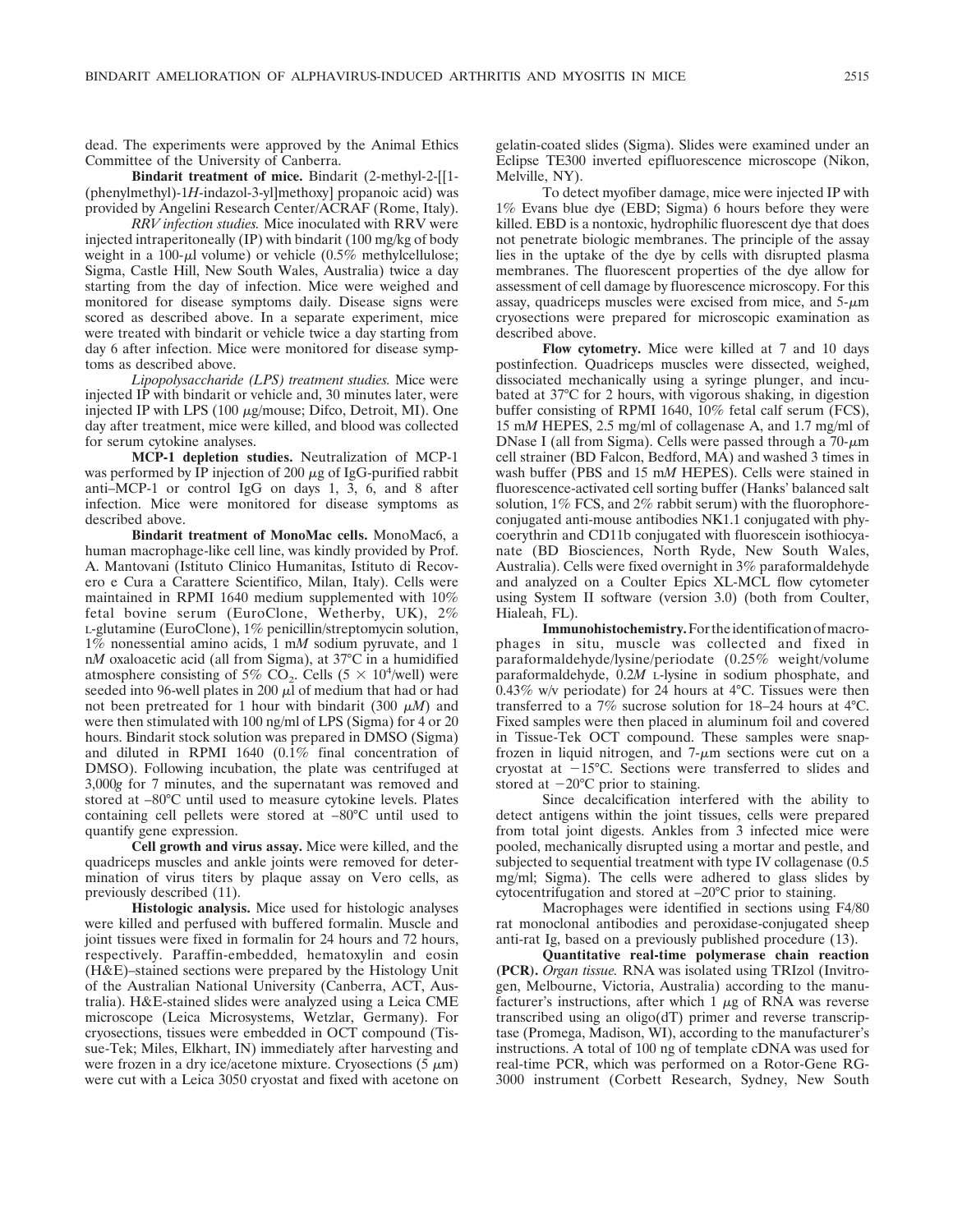Wales, Australia), using QuantiTect Primer Assay kits (Qiagen, Hilden, Germany) based on quantification of the SYBR Green I fluorescent dye. The specificity of the amplification was evaluated by a melting curve analysis of the PCR products. Results were expressed as the fold change in messenger RNA (mRNA) expression, comparing infected samples with the experimental control samples (mock-inoculated and vehicletreated). The Relative Expression Software Tool (REST; available at http://www.gene-quantification.de/rest.html) was used to calculate differences in mRNA levels, which were normalized to the housekeeping gene hypoxanthine guanine phosphoribosyltransferase.

*MonoMac cells.* Preparation of RNA was performed from cell pellets using an RNeasy kit, according to the manufacturer's instructions (Qiagen). Reverse transcription was conducted using random hexamers included in the TaqMan Reverse Transcription Synthesis kit (Applied Biosystems, Scoresby, Victoria, Australia), following the instructions supplied by the manufacturer. Amplification was performed in 96-well plates using an ABI Prism 7000 sequence detection system (Applied Biosystems). A human  $\beta$ -actin primer/probe set was used in separate wells as internal control for input cDNA.

**Enzyme-linked immunosorbent assays (ELISAs) for human and mouse cytokines.** The concentrations of MCP-1, MCP-2, MCP-3, macrophage inflammatory protein  $1\alpha$  (MIP- $1\alpha$ ), TNF $\alpha$ , RANTES, and IL-8 were determined by ELISA using kits from R&D Systems (Minneapolis, MN) and Antigenix America (Huntington Station, NY), according to each manufacturer's instructions.

**Nuclear extraction.** Mice were inoculated as described above, killed at 7 days postinfection, and perfused for 10 minutes with PBS. Muscle tissues were collected, snap-frozen in liquid nitrogen, and ground using a mortar and pestle. For the electrophoretic mobility shift assay (EMSA), nuclear extracts were prepared according to the method described previously (28).

**EMSAs.** The sequences for the oligonucleotides used have been described previously (29). EMSAs were performed as reported previously (28). Briefly, oligonucleotides were labeled with <sup>32</sup>P-deoxynucleotide (Amersham, Little Chalfont, UK) using *Klenow* polymerase (Roche, Castle Hill, New South Wales, Australia). The reaction mixture contained 10  $\mu$ g of nuclear extract, 5  $\mu$ g of poly(dI-dC), 1 mM dithiothreitol, and 1  $\mu$ l of <sup>32</sup>P-labeled oligonucleotides (0.1  $\mu$ g/ $\mu$ l) dissolved in binding buffer (20 mM Tris HCl, 30 mM NaCl, 5  $\mu$ M EGTA, and 50% glycerol). Following incubation, electrophoresis was performed in TBE buffer (89 m*M* Tris base, 89 m*M* boric acid, and 2 m*M* EDTA) at 175V. The gels were dried and analyzed by autoradiography.

**Statistical analysis.** For virus titers and cytokine analyses, data were analyzed using Student's unpaired *t*-test. For disease scores, data were analyzed by Mann-Whitney U test. *P* values less than 0.05 were considered significant.

#### **RESULTS**

**Specific inhibition of MCP production in vitro and in vivo by bindarit treatment.** The effects of bindarit on the expression of MCPs and other proinflammatory factors were determined in a human macrophage-like cell line and in mice. MonoMac6 cells were used as a model for the production of MCPs and other proinflammatory factors following stimulation with LPS. Bindarit specifically inhibited the expression and production of MCP-1, MCP-2, and MCP-3 in these cells, while it did not affect RANTES, IL-8, or TNF $\alpha$  (Figures 1A–C). Similar results were also observed in RAW 264.7 cells, a murine macrophage-like cell line (data not shown).

The effects of bindarit on MCP and  $TNF\alpha$  production were also investigated in LPS-treated mice. Consistent with what was observed in vitro, serum levels of the MCPs were significantly lower in mice treated with bindarit (Figure 1D). In addition, we performed preliminary dose-response experiments assessing the inhibition of MCP-1 production in mice with bindarit treatment. It is worth noting that the dosing regimen we used corresponded to circulating levels of bindarit that were in the range of those able to inhibit MCP-1 production in vitro (200–400 *M*) (data not shown).

**Development of less severe disease following alphavirus infection in bindarit-treated mice.** We have recently shown that MCP-1 is detected at high levels in the joint tissues of mice and humans with symptomatic infections with RRV (12). Additionally, MCP-2 and MCP-3 were also detected at high levels in the synovial joints of RRV-infected humans (data not shown). We were therefore interested to determine whether bindarit, an inhibitor of MCP synthesis (20–25) (Figure 1), could ameliorate RRV-induced disease in mice.

Mice were infected with  $10^3$  PFU of RRV and were given daily peritoneal injections of bindarit or a corresponding vehicle as a control. Animals were monitored daily for disease symptoms and for changes in body weight. RRV-infected mice showed disease symptoms characterized by loss of hind limb strength and hind limb dragging, and by day 8 postinfection, these mice were moribund, with a complete loss of hind limb function (Figure 2A). In contrast, RRV-infected mice receiving bindarit showed only moderate hind limb weakness (Figure 2A). RRV-infected mice failed to gain weight and, by day 10 postinfection, a mean of 3.6% loss of body mass was observed in these mice (Figure 2B). RRV-infected mice treated with bindarit showed a statistically significant increase in mean body weight from day 7 postinfection onward  $(P < 0.001$  versus body mass on day 0), with mice having gained 22.2% of their mean starting body mass by day 10. Naive mock-treated mice gained  $\sim 60\%$  of their starting weight over the same period. Despite the reduced severity of disease as a result of bindarit treatment, no significant differences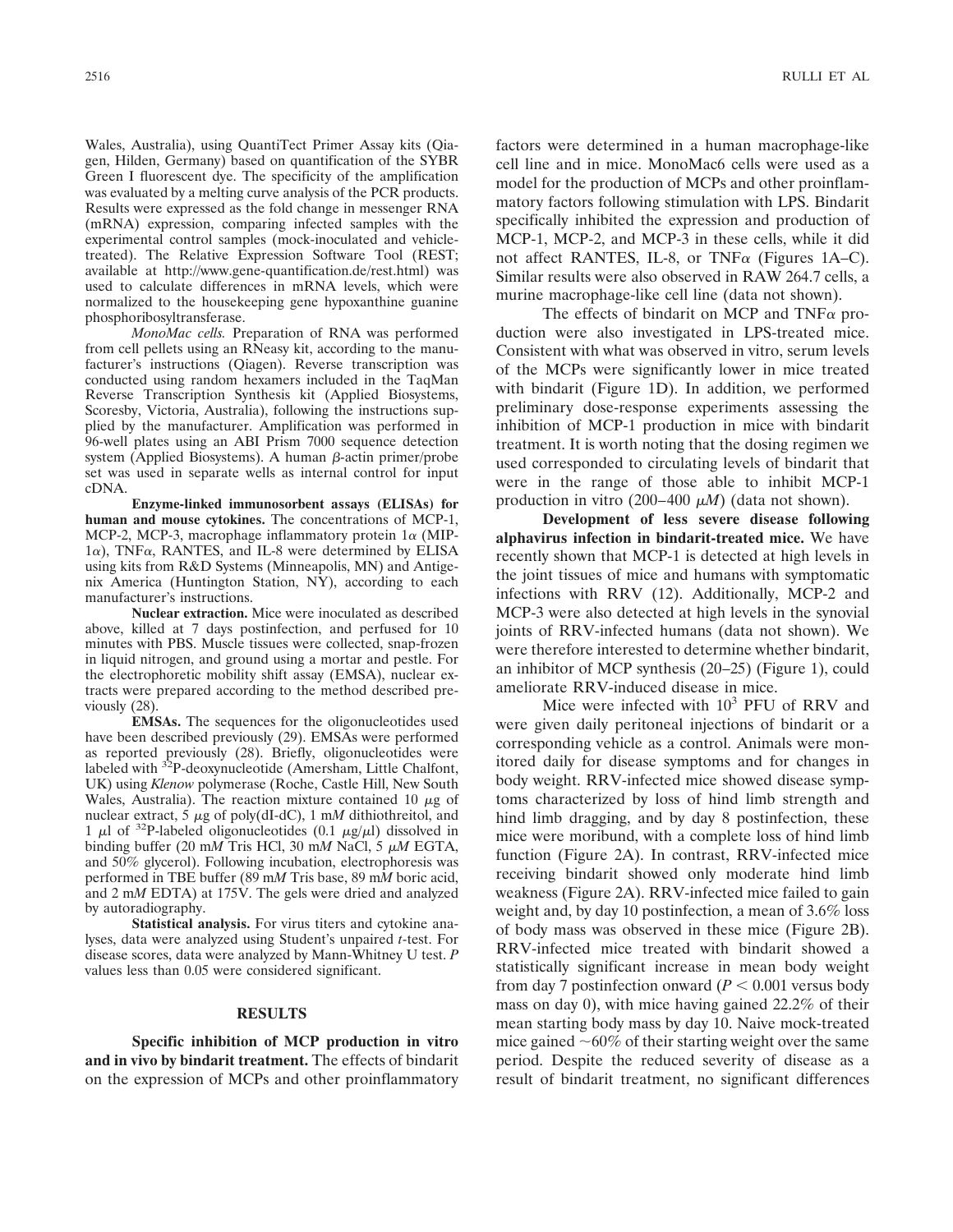

**Figure 1.** Effect of bindarit on the expression and production of proinflammatory factors in lipopolysaccharide (LPS)– stimulated MonoMac cells and in LPS-treated mice. Cells were preincubated for 1 hour with bindarit (300  $\mu$ M) and then exposed to LPS (100 ng/ml). **A,** Total mRNA was isolated from cells following 4 hours of incubation with LPS and analyzed by quantitative real-time polymerase chain reaction for the expression of mRNA for monocyte chemotactic protein 1 (MCP-1), interleukin-8 (IL-8), tumor necrosis factor  $\alpha$  (TNF $\alpha$ ), and RANTES. **B** and C, Protein levels of MCP-1 and IL-8 (**B**) as well as TNF $\alpha$ , RANTES, MCP-2, and MCP-3 (C) were determined by enzyme-linked immunosorbent assay (ELISA) on supernatants collected after 20 hours of incubation with LPS. D, Mice were treated with LPS (100  $\mu$ g/mouse), with or without bindarit (100 mg/kg), and serum was collected 24 hours later for ELISA determination of protein levels of MCP-1, MCP-2, MCP-3, and TNF $\alpha$ . Values are the mean and SD of 4 mice per group.  $* = P < 0.05$  versus LPS alone, by Student's unpaired *t*-test.

were found in the RRV titers measured in the quadriceps muscles and ankle tissues from the bindarit-treated and vehicle-treated mice (Figure 2C).

We also demonstrated that bindarit treatment was more effective than anti–MCP-1 antibody treatment in ameliorating disease (Figure 3A). The therapeutic effect of bindarit was also investigated. Interestingly, bindarit was still highly effective when the start of treatment was delayed until the onset of disease symptoms (day 6) (Figure 3B).

**Reduced inflammation and skeletal muscle damage following alphavirus infection in bindarit-treated mice.** We have recently shown that damage to skeletal muscles in the mouse model of RRVD is mediated by inflammatory macrophages, and that these cells are a major source of MCP-1 and TNF $\alpha$  (12). To investigate the effects of bindarit on RRV-induced macrophage infiltration, quadriceps muscles and ankle joints were collected from mice on days 7 and 10 postinfection, and the cellular infiltrates were analyzed by histologic examination of paraffin sections, immunohistochemistry, and flow cytometry. H&E staining of tissue from RRV-

infected mice showed that bindarit treatment resulted in a dramatic reduction in the total number of cells infiltrating the muscles (Figure 4C) and joints (Figure 4F), as compared with RRV-infected mice treated with vehicle alone.

We assessed the level of muscle damage in all experimental groups. Quadriceps muscles were harvested on days 7 and 10 postinfection and were weighed to assess the degree of muscle atrophy. On days 7 and 10 postinfection, the average mass of the quadriceps muscles from RRV-infected mice receiving bindarit was significantly higher than that of quadriceps muscles from controls (RRV-infected and vehicle-treated) (data not shown).

At the cellular level, damage was assessed by myofiber permeability to EBD. EBD penetrates disrupted cell membranes, and its red fluorescence allows the assessment of tissue damage via fluorescence microscopy. Uninfected mice showed little EBD penetration of muscle tissue (Figure 4G), whereas RRV-infected mice showed extensive cell membrane damage, with extensive accumulation of EBD inside myofibers (Figure 4H).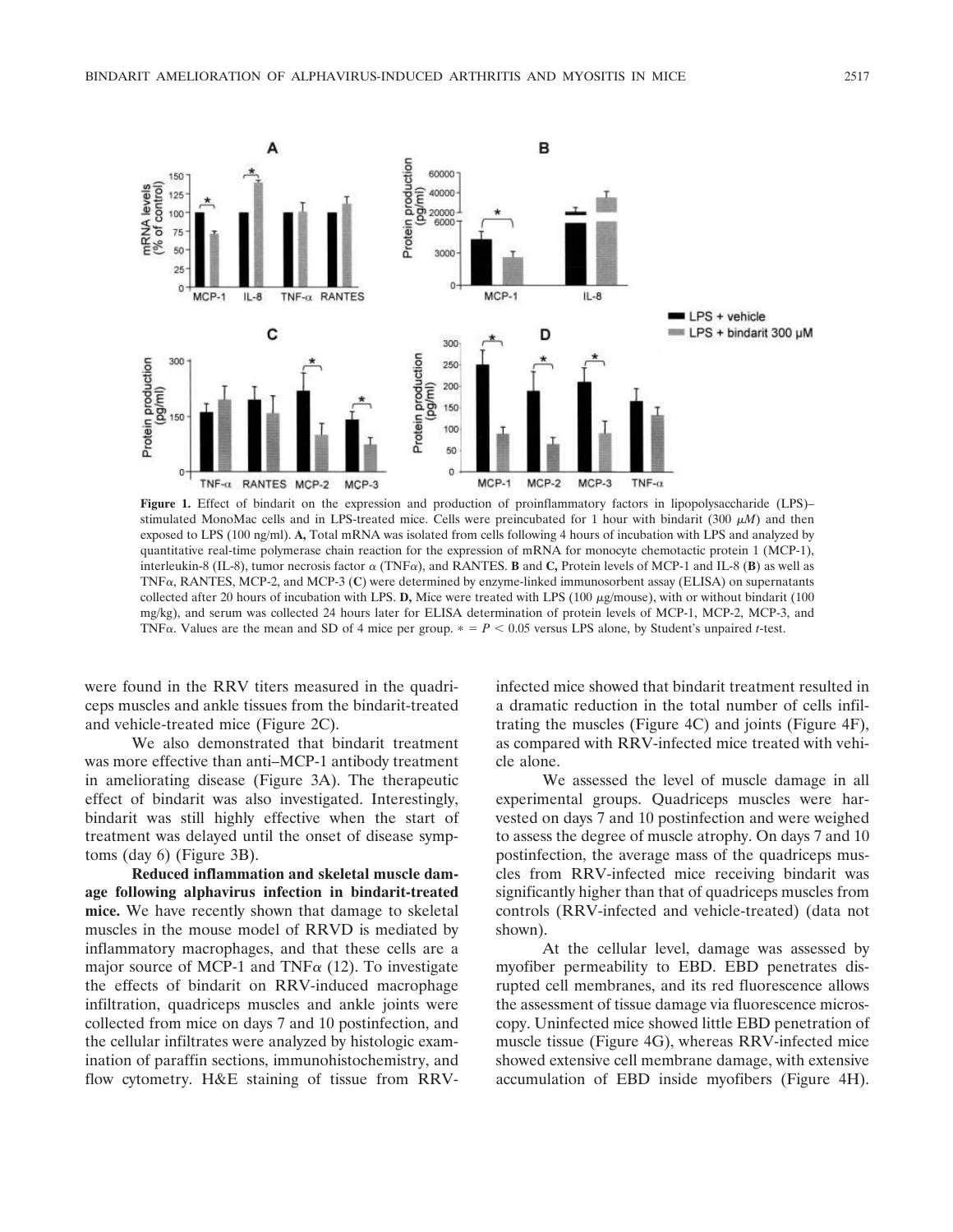

**Figure 2.** Effect of bindarit on Ross River virus disease (RRVD) in mice. Mice were infected subcutaneously with 10<sup>3</sup> plaque-forming units (PFU) of RRV. Mock-inoculated mice were injected with phosphate buffered saline alone. Mice received intraperitoneal injections of bindarit or the corresponding vehicle twice a day. **A,** Mice were scored for the development of hind limb dysfunction and disease (0–8 scale) as described in Materials and Methods. Values are the mean  $\pm$ SD of 4 mice per group and are representative of 3 independent experiments.  $* = P < 0.05$  versus vehicle-treated RRV-infected mice. **B,** Mice were monitored daily for changes in weight. Values are the mean  $\pm$  SD of 4 mice per group.  $\ast$  =  $P$  < 0.05 versus bindarit-treated RRV-infected mice. **C** and **D,** On days 7 and 10 postinfection, the quadriceps muscles and ankle joints were collected, and the amount of virus was determined by plaque assay on Vero cells. Values are the mean and SD of 4 mice per group.

Although bindarit-treated mice showed some EBD penetration of muscle tissue, it was substantially less than that in vehicle-treated RRV-infected mice, with the dye mainly concentrated in the interstitial spaces (Figure 4I). Taken together, these results demonstrate that bindarit treatment of RRV-infected mice substantially reduced skeletal muscle damage.

**Reduced macrophage infiltrates in the joint and muscle tissues of bindarit-treated RRV-infected mice.** We have recently shown that the inflammatory infiltrate in this model predominantly comprises macrophages and natural killer (NK) cells (11). Using flow cytometry, the number of infiltrating cells per milligram of tissue on days 7 and 10 postinfection in the muscles of RRVinfected mice treated with bindarit was significantly lower  $(P < 0.01)$  than that in the muscles of RRVinfected mice treated with vehicle (Figure 5A). At 7 and 10 days postinfection, the number of  $CD11b+$  cells per mg of tissue in the quadriceps muscles of bindarittreated mice was 2-fold lower  $(P < 0.01)$  than that in the quadriceps muscles of untreated infected mice (Figure 5B), whereas the number of NK cells infiltrating the muscle was not different between bindarit-treated and vehicle-treated mice (Figure 5C). In addition, immunohistochemistry showed a similar reduction in F4/80+ cells in the joints and muscles of RRV-infected mice receiving bindarit as compared with infected mice receiving vehicle (Figure 5D). These results show that bindarit can reduce the RRV-induced infiltration of macrophages into skeletal muscle and joint tissues, and they confirm the correlation between the extent of macrophage infiltration and disease symptoms.

**Reduced levels of proinflammatory mediators in bindarit-treated mice.** The effect of bindarit treatment on the expression and secretion of proinflammatory mediators was assessed by real-time PCR and ELISA. As expected, mRNA and protein levels of MCP-1, MCP-2, and MCP-3 were found to be significantly lower in RRV-infected mice treated with bindarit as compared with RRV-infected animals treated with vehicle (Figures 6A–C). TNF $\alpha$  and type 2 nitric oxide synthase (NOS2)



**Figure 3.** Effect of bindarit on Ross River virus disease (RRVD) in mice. **A,** RRV-infected mice received intraperitoneal (IP) injections of bindarit, the corresponding vehicle, anti–monocyte chemotactic protein 1 (anti–MCP-1) antibody, or control IgG. Mock-inoculated mice were injected with phosphate buffered saline alone. Mice were scored for the development of hind limb dysfunction and disease (0–8 scale) as described in Materials and Methods. Values are the mean  $\pm$  SD of 4 mice per group.  $* = P < 0.05$  versus anti–MCP-1–treated RRVinfected mice. **B,** RRV-infected mice were given IP injections of bindarit or the corresponding vehicle twice a day starting on day 6 postinfection (arrow). Mice were scored for the development of hind limb dysfunction and disease. Values are the mean  $\pm$  SD of 4 mice per group.  $* = P < 0.05$  versus vehicle-treated RRV-infected mice.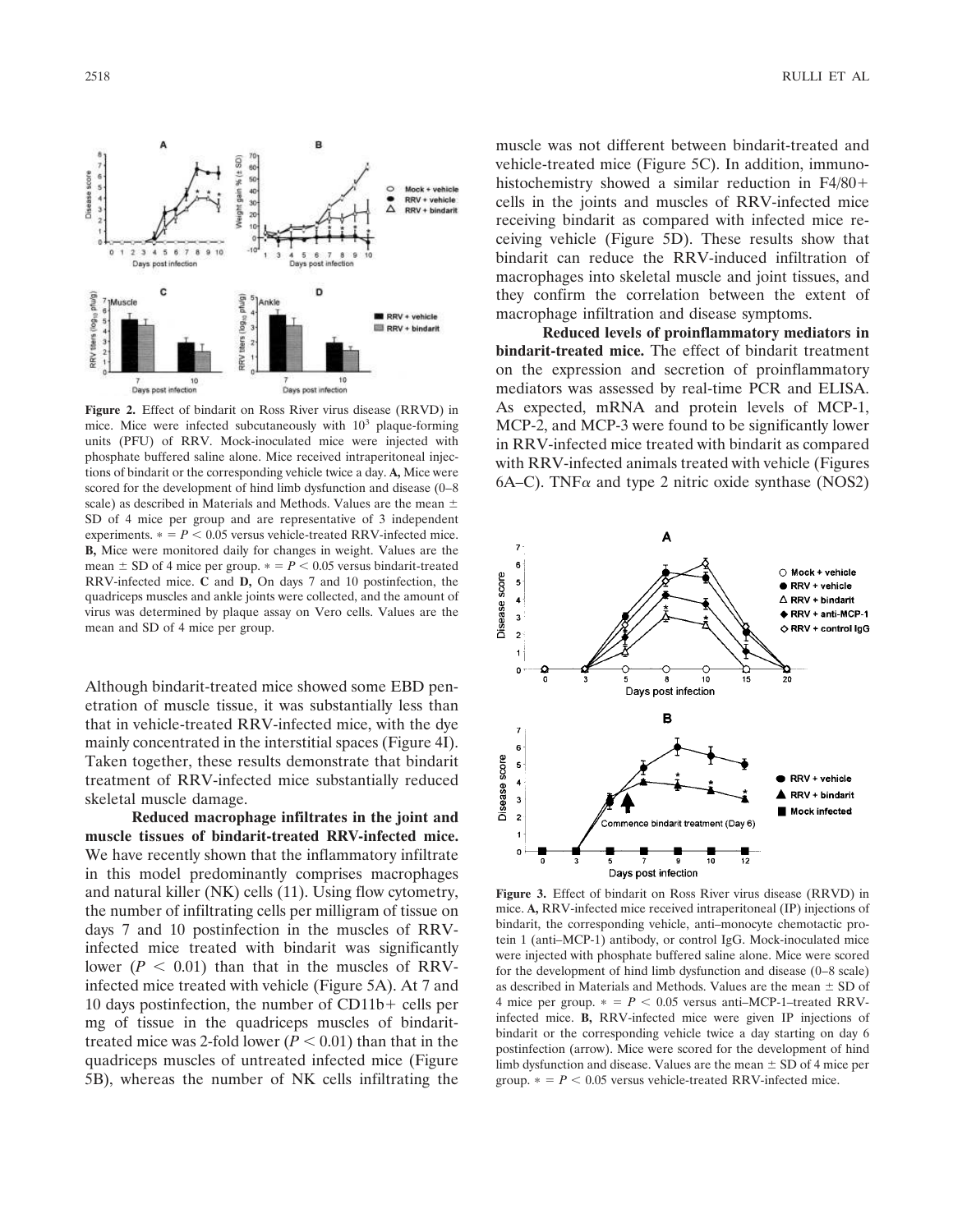

**Figure 4.** Effect of bindarit on Ross River virus (RRV)–induced tissue inflammation. Mice were infected subcutaneously with  $10^3$  plaque-forming units of RRV. Mock-inoculated mice were injected with phosphate buffered saline alone. Mice received intraperitoneal injections of bindarit or the corresponding vehicle. **A–C,** On day 7 postinfection, mice were perfused with paraformaldehyde, and the quadriceps muscles were obtained, sectioned, and stained with hematoxylin and eosin (H&E). **D–F**, On day 7 postinfection, ankle joints were obtained, decalcified, sectioned, and stained with H&E.  $ST =$  synovial tissue;  $M =$  muscle;  $B =$  bone; **P** periosteum. **Arrows** indicate cell infiltration; **arrowheads** indicate periosteum. **G–I,** Mice were injected with Evans blue dye (EBD), and 6 hours later, quadriceps muscles were harvested, cryosections were prepared, and sections were examined by fluorescence microscopy for myofiber permeability to EBD. Images are representative of 4 mice per group.

levels were also reduced in RRV-infected mice receiving bindarit, perhaps as a direct consequence of the downregulation of MCPs and the subsequent reduction in macrophage recruitment (Figures 6A–C). In contrast, the levels of MIP-1 $\alpha$ , RANTES, IL-6, IL-1 $\beta$ , IFN $\beta$ , and  $IFN<sub>\gamma</sub>$  in both muscle and ankle tissues were not significantly different between the treatment groups (Figures 6A–C).

The effect of bindarit treatment on the activation of  $NF-\kappa B$  in muscles was assessed by EMSA. This transcription factor is an important regulator of proinflammatory cytokine gene transcription and is known to play an important role in RA  $(30)$ . NF- $\kappa$ B levels were significantly reduced in the muscles of RRV-infected mice receiving bindarit as compared with the muscles of RRV-infected mice receiving vehicle (Figure 6D).

## **DISCUSSION**

RRVD and other viral arthritides are mainly treated with NSAIDs, which provide only partial relief, and new therapies are clearly needed (9). Here, we have demonstrated that bindarit treatment in a mouse model of viral arthritis reduced RRV-induced expression of MCP mRNA and protein, reduced macrophage infiltration into the muscles and joints, and consequently, reduced TNF $\alpha$  and NOS2 expression, resulting in reduced tissue damage and significant amelioration of disease symptoms. The mouse model of RRV mimics many of the aspects of human disease (11,12), and the results clearly indicate that inhibition of MCP synthesis with drugs such as bindarit represents a new therapeutic strategy for the treatment of RRVD and other alphaviral arthritides.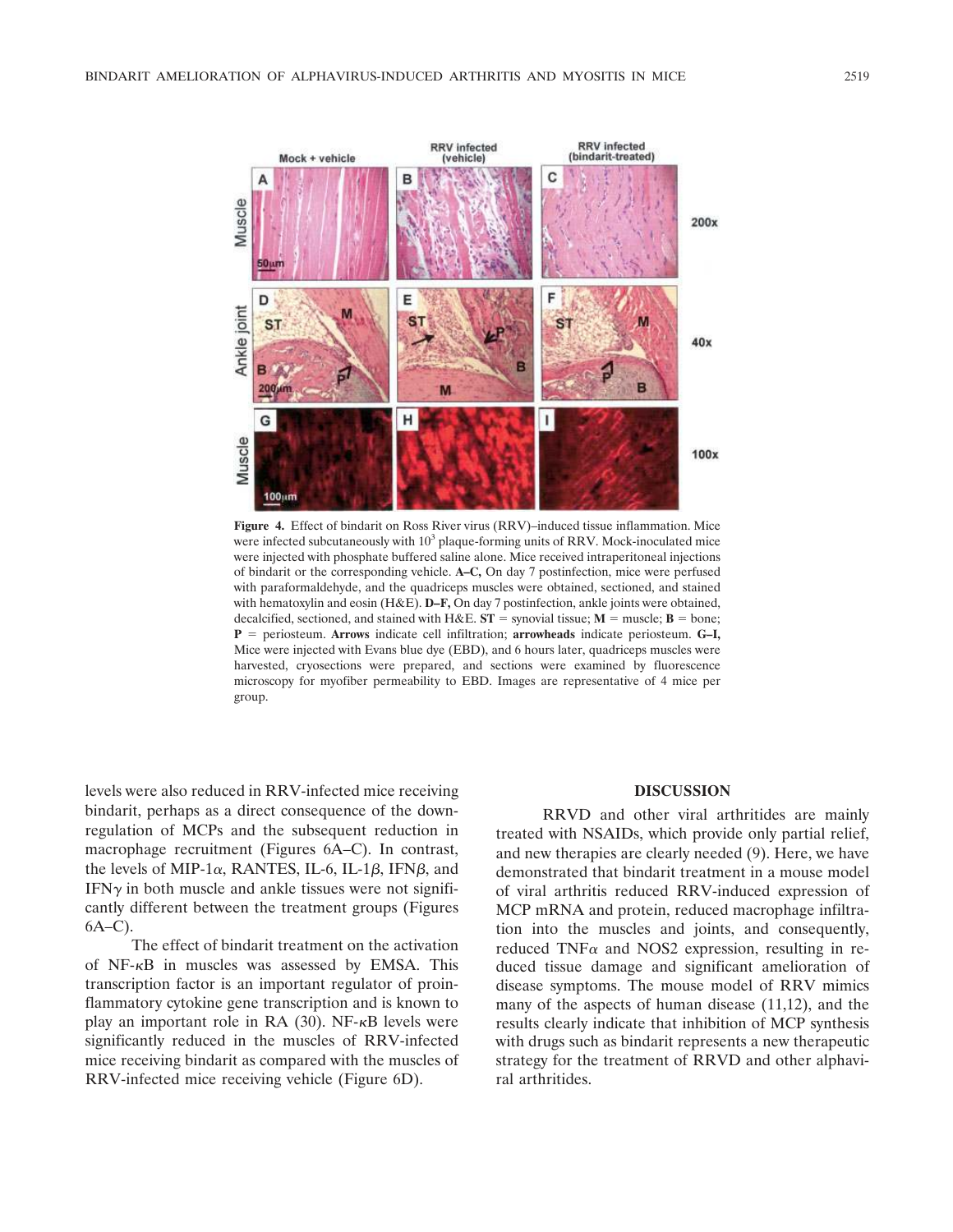

**Figure 5.** Effect of bindarit on Ross River virus (RRV)–induced skeletal muscle infiltration. Mice were infected subcutaneously with 10<sup>3</sup> plaque-forming units of RRV. Mock-inoculated mice were injected with phosphate buffered saline alone. Mice received intraperitoneal injections of bindarit or the corresponding vehicle. **A–C,** The total numbers of inflammatory cells (A), CD11b+ cells (B), and NK1.1+ cells (**C**) per milligram of tissue were determined by flow cytometry of whole quadriceps muscles on day 7 and day 10 postinfection (dpi). Values are the mean and SD of 4 mice per group.  $* = P < 0.01$  by Student's unpaired *t*-test. **D**, Immunostaining for  $F4/80 +$  cells in muscle tissues (**a** and **b**) and ankle joints (cytospin) (**c** and **d**) from RRV-infected mice on day 7 postinfection. Images are representative of 4 mice per group (original magnification  $\times 100$  in **a** and **b**;  $\times 200$  in **c** and **d**).

As well as identifying inhibitors of the synthesis of MCPs as promising drug for the treatment of RRVD, the results provide additional insights into the pathogenesis of RRVD. In particular, the ability of bindarit to ameliorate disease without affecting the viral titers in the muscles and joints provides compelling evidence that the pathogenesis of RRVD is primarily an immune pathology and not directly a result of virus replication in target tissues. We speculate that this interpretation also applies

2520 RULLI ET AL

to human RRVD, since steroids can ameliorate RRVD (31).

The principal role of MCP-1 is the recruitment of monocytes and macrophages, a function that has been shown to be important in a wide range of inflammatory conditions (32–34), including Lyme arthritis (35) and RRVD (1). RRV-infected synovial fibroblasts and macrophages in vitro (18) and RRV-infected muscle and joint tissues in vivo (12) express MCP-1. This is likely to be sufficient for macrophage recruitment. In RRV infection, macrophages do not appear to contribute to antiviral immunity, since their depletion had no effect on viral titers, despite a reduction in disease severity (12). The physiologic role of macrophages in this setting may be to phagocytose RRV-infected cells undergoing apoptosis, a process that is normally dominated by antiinflammatory signals (36). The production in vivo of TNF $\alpha$  and NOS2 suggests that the macrophages had become activated, perhaps by virus-induced IFN $\alpha/\beta$  (37) and/or T cell– or NK cell–derived IFN $\gamma$  (38). It is possible that MCP-1 contributes directly to the activation of monocytes or macrophages, since a previous study demonstrated that MCP-1 induces the production of TNF $\alpha$  in murine peritoneal macrophages (39). TNF $\alpha$ and nitric oxide are well-established mediators of tissue damage and disease, and both are major products of activated macrophages (40,41). RRVD thus appears to be characterized by excessive macrophage recruitment and/or activation, with a reduction in recruitment and/or activation through suppression of the expression of MCPs that are able to significantly ameliorate disease.

In contrast to RA, relatively little is known about the spectrum of proinflammatory mediators that are produced during viral arthropathies. TNF $\alpha$  has been associated with human T lymphotropic virus type I arthropathy (42); IFN $\gamma$ , IL-2, MCP-1, IL-6, and TNF $\alpha$ with caprine arthritis-encephalitis virus arthritis (43); IL-4, IL-6, IL-8, TNF $\alpha$ , IFN $\gamma$ , MCP-1, granulocytemacrophage colony-stimulating factor, and transforming growth factor  $\beta$  with parvovirus B19–associated arthritis (44); and IFN $\gamma$ , TNF $\alpha$ , and MCP-1 with RRVD (12). From this small number of studies, the overall inflammatory mediator profile for the viral arthropathies appears to be similar to that for RA (16,40). Although therapeutic targeting of TNF $\alpha$  has been highly successful in the treatment of RA (40), this treatment strategy has been associated with reactivation of tuberculosis in some patients (45). Similarly, anti-TNF $\alpha$  therapy may need to be used with caution in viral arthritis, since this cytokine is thought to be critical for immunity to many viral infections (46). While tissue levels of TNF $\alpha$  were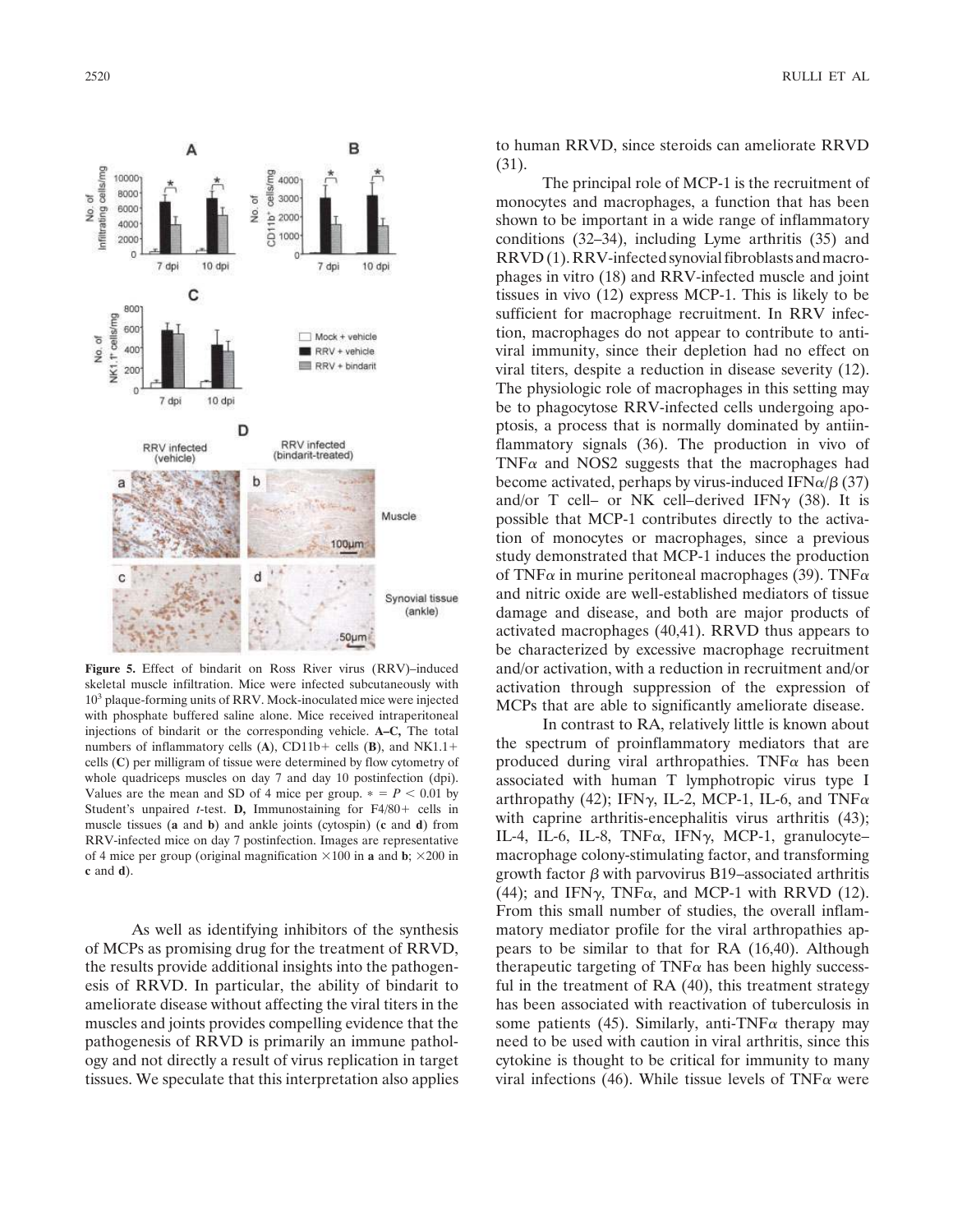

Figure 6. Effect of bindarit on the expression of proinflammatory factors in muscle and joint tissues. Mice were infected subcutaneously with 10<sup>3</sup> plaque-forming units of Ross River virus (RRV). Mock-inoculated mice were injected with phosphate buffered saline (PBS) alone. Mice received twice-daily intraperitoneal injections of bindarit or the corresponding vehicle beginning on the day of infection. **A** and **B,** Total mRNA was isolated from quadriceps muscles (**A**) and ankle joints (**B**) on day 7 postinfection and analyzed by real-time polymerase chain reaction for the expression of mRNA for the indicated proinflammatory factors. Values are the mean and SD fold change in mRNA levels as compared with uninfected controls ( $n = 4$  mice per group). MIP-1 $\alpha$  = macrophage inflammatory protein  $1\alpha$ ; IFN $\beta$  = interferon- $\beta$ ; NOS2 = type 2 nitric oxide synthase (see Figure 1 for other definitions). **C**, On day 7 postinfection, mice were killed, perfused with PBS, and the quadriceps muscles and ankle joints were harvested and homogenized in PBS. Protein levels of MCP-1, MCP-2, MCP-3, MIP-1 $\alpha$ , and TNF $\alpha$  in the supernatants were determined by ELISA. Values are the mean and SD of 3 mice per group.  $* = P < 0.05$ . ND = not detected. **D**, Activation of NF- $\kappa$ B in RRV-infected mice. Bindarit-treated and vehicle-treated mice were infected with RRV or were mock-inoculated. On day 7 postinfection, mice were killed, perfused for 10 minutes with PBS, and quadriceps muscles were harvested and processed for electrophoretic mobility shift assay as described in Materials and Methods.

reduced as a result of bindarit treatment (due to lower number of infiltrating macrophages), serum levels were unaffected (data not shown), suggesting that bindarit will not affect the capacity of the host to fight viral infection. MCPs are not considered to be critical mediators in the control of virus infection; hence, targeting these chemokines for the treatment of viral arthritis is unlikely to cause detrimental effects of host antiviral immunity. Importantly, as a result of the inhibition of MCPs, mice did not show signs of chronic and persistent infection (data not shown).

Bindarit is a low molecular weight entity that is

capable of inhibiting the production of MCPs both in vitro and in vivo. The molecular mechanism by which this drug achieves this is currently under investigation. The efficacy and the absence of overt toxicity of bindarit in several animal models of inflammatory disease demonstrate that small-molecule inhibitors of the cytokine/ chemokine system should be seriously considered as potential therapeutic agents. Moreover, a further advantage of the compound lies in its safety profile, as assessed in animals and confirmed in preliminary clinical trials in humans (26). Based on the findings of the present study, bindarit has potential as a new improved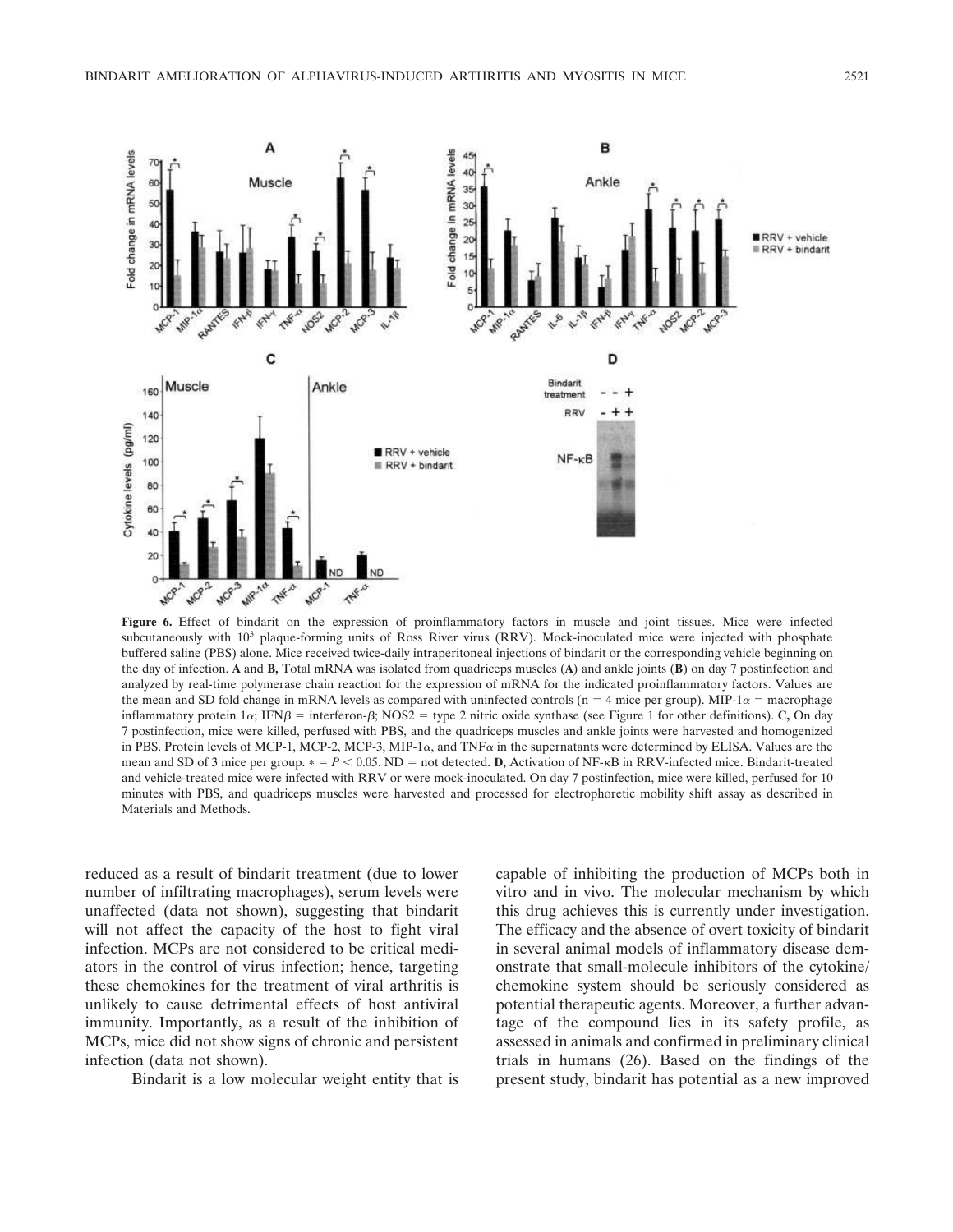therapy for RRVD and other viral arthritides in which macrophage infiltration may play an important immunopathologic role (42,47,48).

## **AUTHOR CONTRIBUTIONS**

All authors were involved in drafting the article or revising it critically for important intellectual content, and all authors approved the final version to be published. Dr. Mahalingam had full access to all of the data in the study and takes responsibility for the integrity of the data and the accuracy of the data analysis.

**Study conception and design.** Rulli, Guglielmotti, Mangano, Mahalingam.

**Acquisition of data.** Rulli, Apicella, Zaid, Mahalingam.

**Analysis and interpretation of data.** Rulli, Rolph, Suhrbier, Mahalingam.

#### **REFERENCES**

- 1. Suhrbier A, La Linn M. Clinical and pathologic aspects of arthritis due to Ross River virus and other alphaviruses. Curr Opin Rheumatol 2004;16:374–9.
- 2. Outbreak news. Chikungunya and dengue, south-west Indian Ocean. Wkly Epidemiol Rec 2006;81:106–8.
- 3. Outbreak news. Chikungunya, India. Wkly Epidemiol Rec 2006;  $81.409 - 10$
- 4. Rezza G, Nicoletti L, Angelini R, Romi R, Finarelli AC, Panning M, et al. CHIKV study group. Infection with chikungunya virus in Italy: an outbreak in a temperate region. Lancet 2007;370:1840–6.
- 5. Lanciotti RS, Ludwig ML, Rwaguma EB, Lutwama JJ, Kram TM, Karabatsos N, et al. Emergence of epidemic o'nyong-nyong fever in Uganda after a 35-year absence: genetic characterization of the virus. Virology 1998;252:258–68.
- 6. Harley D, Sleigh A, Ritchie S. Ross River virus transmission, infection, and disease: a cross-disciplinary review. Clin Microbiol Rev 2001;14:909–32.
- 7. Rulli N, Suhrbier A, Hueston L, Heise MT, Tupanceska D, Zaid A, et al. Ross River virus: molecular and cellular aspects of disease pathogenesis. Pharmacol Ther 2005;107:329–42.
- 8. Fraser JR. Epidemic polyarthritis and Ross River virus disease. Clin Rheum Dis 1986;12:369–88.
- 9. Mylonas AD, Brown AM, Carthew TL, McGrath B, Purdie DM, Pandeya N, et al. Natural history of Ross River virus-induced epidemic polyarthritis. Med J Aust 2002;177:356–60.
- 10. Harley D, Bossingham D, Purdie DM, Pandeya N, Sleigh AC. Ross River virus disease in tropical Queensland: evolution of rheumatic manifestations in an inception cohort followed for six months. Med J Aust 2002;77:352–5.
- 11. Morrison TE, Whitmore AC, Shabman RS, Lidbury BA, Mahalingam S, Heise MT. Characterization of Ross River virus tropism and virus-induced inflammation in a mouse model of viral arthritis and myositis. J Virol 2006;80:737–49.
- 12. Lidbury BA, Rulli NE, Suhrbier A, Smith PN, McColl SR, Cunningham AL, et al. Macrophage-derived pro-inflammatory factors contribute to the development of arthritis and myositis following infection with an arthrogenic alphavirus. J Infect Dis 2008;197:1585–93.
- 13. Lidbury BA, Simeonovic C, Maxwell GE, Marshall ID, Hapel AJ. Macrophage-induced muscle pathology results in morbidity and mortality for Ross River virus-infected mice. J Infect Dis 2000; 181:27–34.
- 14. Fraser JR, Cunningham AL, Clarris BJ, Aaskov JG, Leach R. Cytology of synovial effusions in epidemic polyarthritis. Aust N Z J Med 1981;11:168–73.
- 15. Szekanecz Z, Koch AE. Macrophages and their products in rheumatoid arthritis. Curr Opin Rheumatol 2007;19:289–95.
- 16. Asquith DL, McInnes IB. Emerging cytokine targets in rheumatoid arthritis. Curr Opin Rheumatol 2007;19:246–51.
- 17. Tak PP. Chemokine inhibition in inflammatory arthritis. Best Prac Res Clin Rheumatol 2006;20:929–39.
- 18. Mateo L, La Linn M, McColl SR, Cross S, Gardner J, Suhrbier A. An arthrogenic alphavirus induces monocyte chemoattractant protein-1 and interleukin-8. Intervirology 2000;43:55–60.
- 19. Guglielmotti A, D'Onofrio E, Coletta I, Aquilini L, Milanese C, Pinza M. Amelioration of rat adjuvant arthritis by therapeutic treatment with bindarit, an inhibitor of MCP-1 and TNF- $\alpha$  production. Inflamm Res 2002;51:252–8.
- 20. Guglielmotti A, Aquilini L, D'Onofrio E, Rosignoli MT, Milanese C, Pinza M. Bindarit prolongs survival and reduces renal damage in NZB/W lupus mice. Clin Exp Rheumatol 1998;16:149–54.
- 21. Zoja C, Corna D, Benedetti G, Morigi M, Donadelli R, Guglielmotti A, et al. Bindarit retards renal disease and prolongs survival in murine lupus autoimmune disease. Kidney Int 1998;53:726–34.
- 22. Bhatia M, Ramnath RD, Chevali L, Guglielmotti A. Treatment with bindarit, a blocker of MCP-1 synthesis, protects mice against acute pancreatitis. Am J Physiol Gastrointest Liver Physiol 2005; 288:1259–65.
- 23. Sironi M, Guglielmotti A, Polentarutti N, Fioretti F, Milanese C, Romano M, et al. A small synthetic molecule capable of preferentially inhibiting the production of the CC chemokine monocyte chemotactic protein-1. Eur Cytokine Netw 1999;10:437–42.
- 24. Teixeira CR, Teixeira MJ, Gomes RB, Santos CS, Andrade BB, Raffaele-Netto I, et al. Saliva from Lutzomyia longipalpis induces CC chemokine ligand 2/monocyte chemoattractant protein-1 expression and macrophage recruitment. J Immunol 2005;175: 8346–53.
- 25. Mirolo M, Fabbri M, Sironi M, Vecchi A, Guglielmotti A, Mangano G, et al. Impact of the anti-inflammatory agent bindarit on the chemokinome: selective inhibition of the monocyte chemotactic proteins. Eur Cytokine Netw 2008;19:119–22.
- 26. Perico N, Benigni A, Remuzzi G. Present and future drug treatments for chronic kidney diseases: evolving targets in renoprotection. Nat Rev Drug Discov 2008;7:936–53.
- 27. Kuhn RJ, Niesters HG, Hong Z, Strauss JH. Infectious RNA transcripts from Ross River virus cDNA clones and the construction and characterization of defined chimeras with Sindbis virus. Virology 1991;182:430–41.
- 28. Gerlag DM, Ransone L, Tak PP. The effect of a T cell-specific  $NF-\kappa B$  inhibitor on in vitro cytokine production and collageninduced arthritis. J Immunol 2000;165:1652–8.
- 29. Zare F, Bokarewa M, Nenonen N, Bergstrom T, Alexopoulou L, Flavell RA, et al. Arthritogenic properties of double-stranded (viral) RNA. J Immunol 2004;172:5656–63.
- 30. Tak PP, Firestein GS. NF- $\kappa$ B: a key role in inflammatory diseases. J Clin Invest 2001;107:7–11.
- 31. Mylonas AD, Harley D, Purdie DM, Pandeya N, Vecchio PC, Farmer JF, et al. Corticosteroid therapy in an alphaviral arthritis. J Clin Rheumatol 2004;10:326–30.
- 32. Dragomir E, Simionescu M. Monocyte chemoattractant protein-1—a major contributor to the inflammatory process associated with diabetes. Arch Physiol Biochem 2006;112:239–44.
- 33. Dawson J, Miltz W, Mir AK, Wiessner C. Targeting monocyte chemoattractant protein-1 signalling in disease. Expert Opin Ther Targets 2003;7:35–48.
- 34. Kalinowska A, Losy J. Investigational CC chemokine receptor 2 antagonists for the treatment of autoimmune diseases. Expert Opin Investig Drugs 2008;17:1267–79.
- 35. Brown CR, Blaho VA, Loiacono CM. Susceptibility to experimental Lyme arthritis correlates with KC and monocyte chemoattractant protein-1 production in joints and requires neutrophil recruitment via CXCR2. J Immunol 2003;171:893–901.